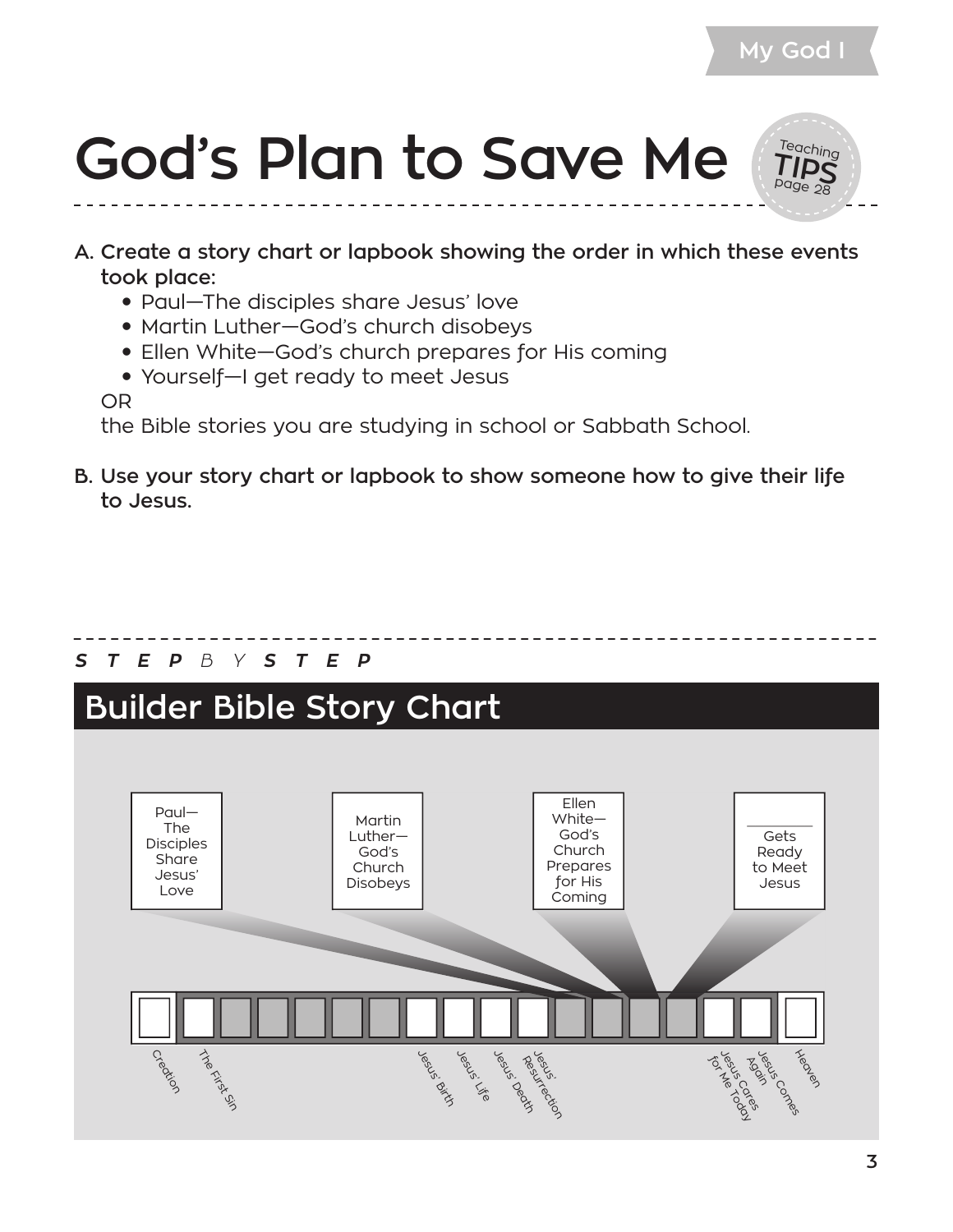

### **Paul—The Disciples Share Jesus' Love**

The disciples shared Jesus' love with everyone. Because Paul and Silas were so joyful and kind, the Philippian jailer decided to live for Jesus, too.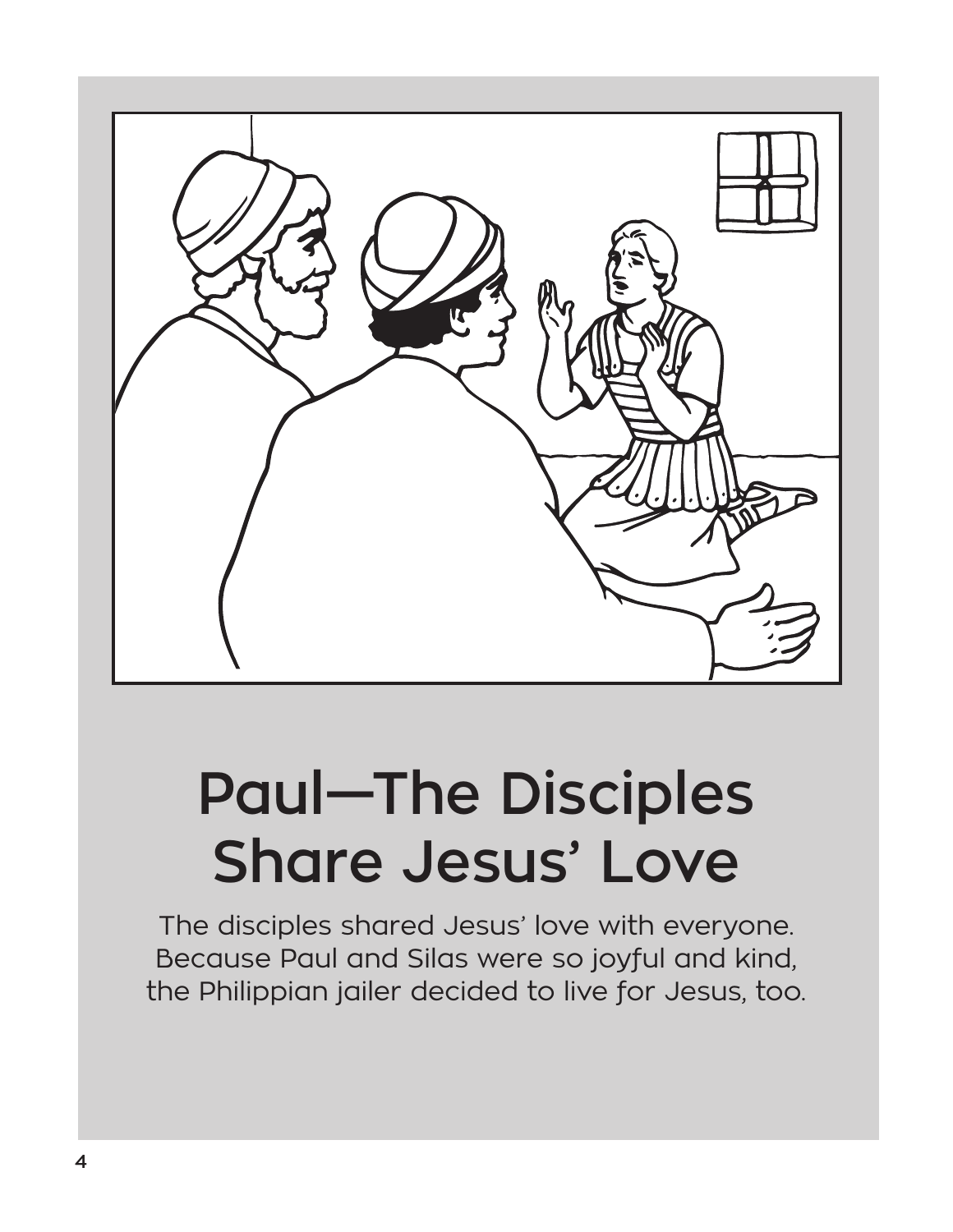

# **Martin Luther—God's Church Disobeys**

Many people began to disobey what Jesus taught in the Bible. But Martin Luther was excited when he read what the Bible really said about God's love and forgiveness.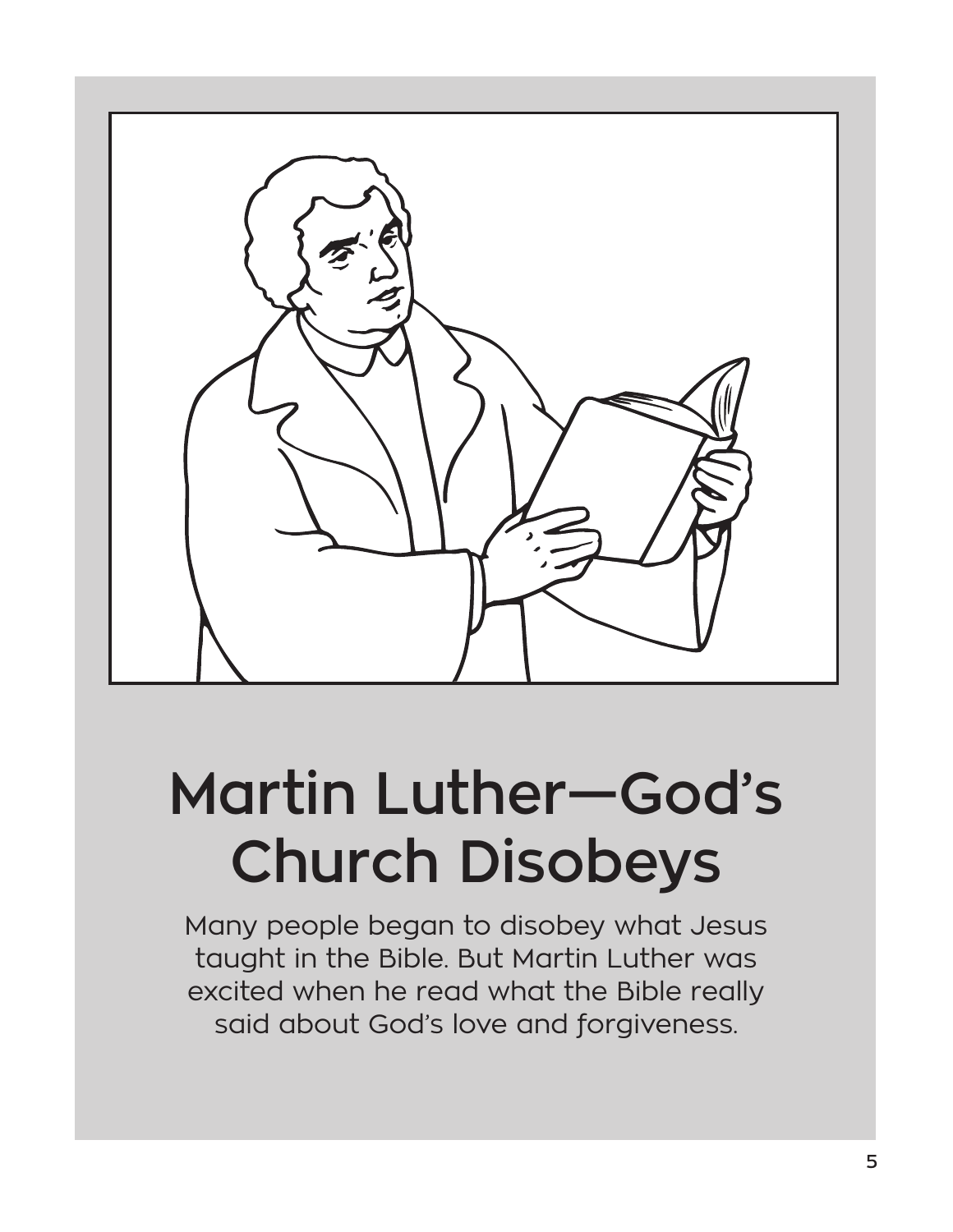

# **Ellen White—God's Church Prepares for His Coming**

Over 150 years ago, people who were studying their Bibles realized that Jesus would come very soon. They began to get ready to meet Him. God gave Ellen White special dreams to help them.